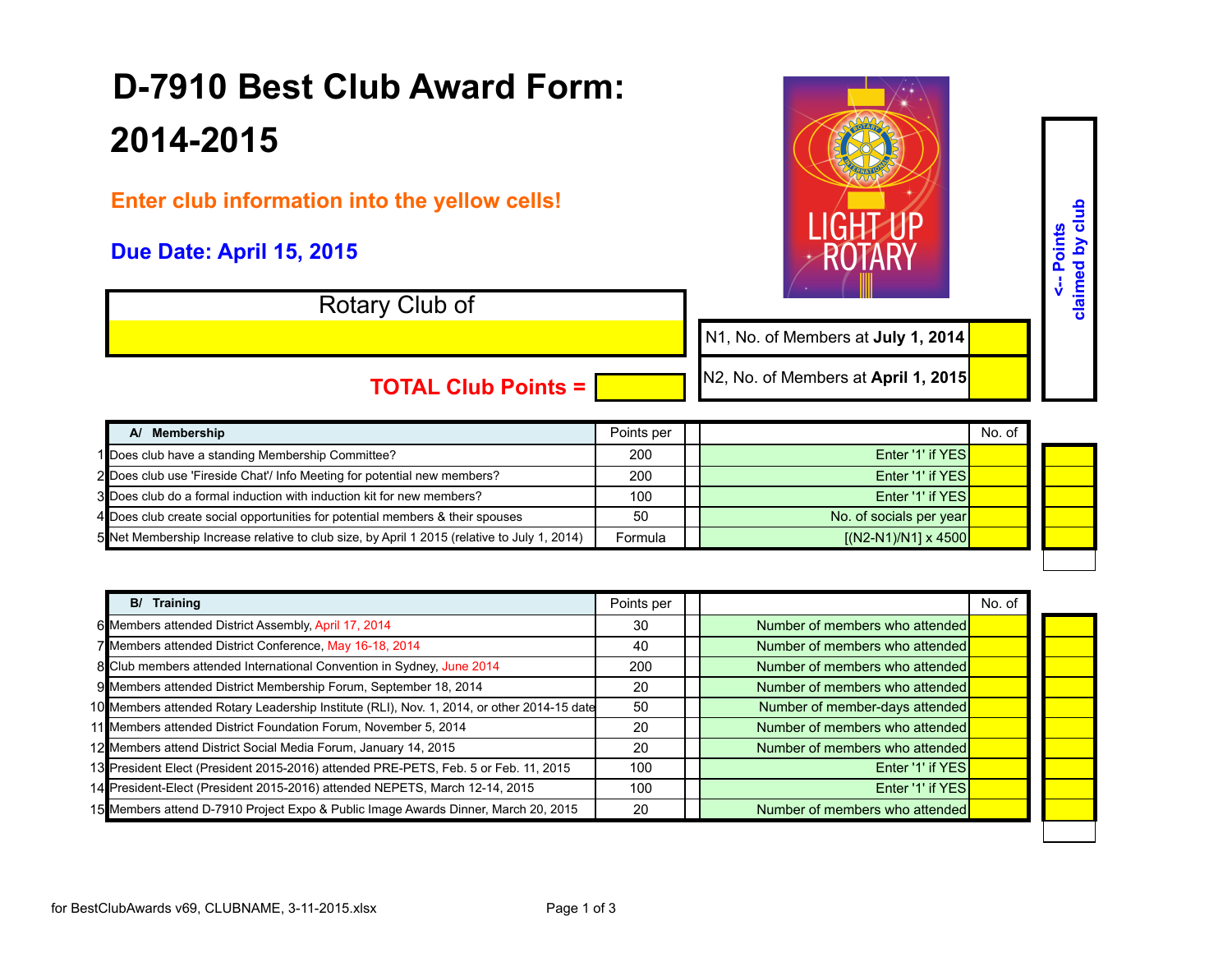| <b>Foundation</b>                                                                              | Points per                |                                             | No. of |  |
|------------------------------------------------------------------------------------------------|---------------------------|---------------------------------------------|--------|--|
| 16 Club donation to Polio Fund                                                                 | 10pts per<br>\$50 donated | \$Amount donated to Polio Eradication       |        |  |
| 17 Achieved AVERAGE \$125 per member to the Annual Program Fund, by April 1, 2015              | 200                       | Enter '1' if YES                            |        |  |
| 18 100% EREY club (min \$20 from EVERY member), by April 1, 2015                               | 200                       | Enter '1' if YES                            |        |  |
| 19 100% Sustaining Member club (min \$100 from EVERY member), by April 1, 2015                 | 300                       | Enter '1' if YES                            |        |  |
| 20 Club nominated a Rotary Peace Fellow                                                        | 200                       | Enter '1' if YES                            |        |  |
| 21 Club nominated a Rotary Scholar (Global Grant) & got funding                                | 400                       | Enter '1' if YES                            |        |  |
| 22 A club member Sponsor Counseled or Host Counseled a Global Grant Scholar                    | 100                       | No. hosted plus sponsored                   |        |  |
| 23 A club member Sponsor Counseled or Host Counseled a VTT Team Member                         | 100                       | No. hosted plus sponsored                   |        |  |
| 24 Club gained a new or next level Paul Harris Fellow, July 1, 2014 - April 1, 2015            | 50                        | Members become PHFs, or next level          |        |  |
| 25 NEW Bequest Members + Major Donors + PH Society Members (July 1 - April 1)                  | 200                       | No. become BM, MJ, PHS members              |        |  |
| 26 Club certified to participate in Rotary Global Grant project in 2014-2015, by Dec 1, 2014   | 100                       | Enter '1' if YES                            |        |  |
| 27 Club certified to participate in Rotary District Grant project in 2014-2015, by Dec 1, 2014 | 50                        | Enter '1' if YES                            |        |  |
| 28 Club is the Lead Club in an international Global Grant project                              | 300                       | No. of Global Grants led by club            |        |  |
| 29 Club participates in a Global Grant project                                                 | 200                       | No. of Global Grants club participates in   |        |  |
| 30 Club participates in a District Grant project                                               | 100                       | No. of District Grants club participates in |        |  |

| D/ PR & Public Image                                                                       | Points per |                           | No. of |
|--------------------------------------------------------------------------------------------|------------|---------------------------|--------|
| 31 Does club have a weekly or bi-weekly newsletter?                                        | 200        | Enter '1' if YES          |        |
| 32 Does club have a Website; updated regularly?                                            | 200        | Enter '1' if YES          |        |
| 33 Does club have a Facebook Group; updated regularly?                                     | 100        | Enter '1' if YES          |        |
| 34 Does club have a Blog; updated regularly?                                               | 100        | Enter '1' if YES          |        |
| 35 Did club have Rotary article in local printed news media?                               | 15         | No. of occasions per year |        |
| 36 Did club have a Rotary news item on TV or Radio?                                        | 30         | No. of occasions per year |        |
| 37 Did club display or present a project at the Project Expo & Public Image Awards Dinner? | 100        | Enter '1' if YES          |        |

| E/ District Service/Activity                                                              | Points per |                                       | No. of |  |
|-------------------------------------------------------------------------------------------|------------|---------------------------------------|--------|--|
| 38 Club Member is an Assistant Governor (AG)                                              | 300        | Enter '1' if YES                      |        |  |
| 39 Club Member chairs a District Committee                                                | 200        | No. of District Committee chairs      |        |  |
| 40 Club Member participates on District Committee                                         | 100        | No. of members on District Committees |        |  |
| 41 Indicate 2015 District Conference Pre-Registrations by April 15, 2015                  | 25         | No. of early DisCon registrations     |        |  |
| 42 Club Members participating in Bandy-Hefler, or other International Friendship Exchange | 100        | No. of MEMBERS                        |        |  |